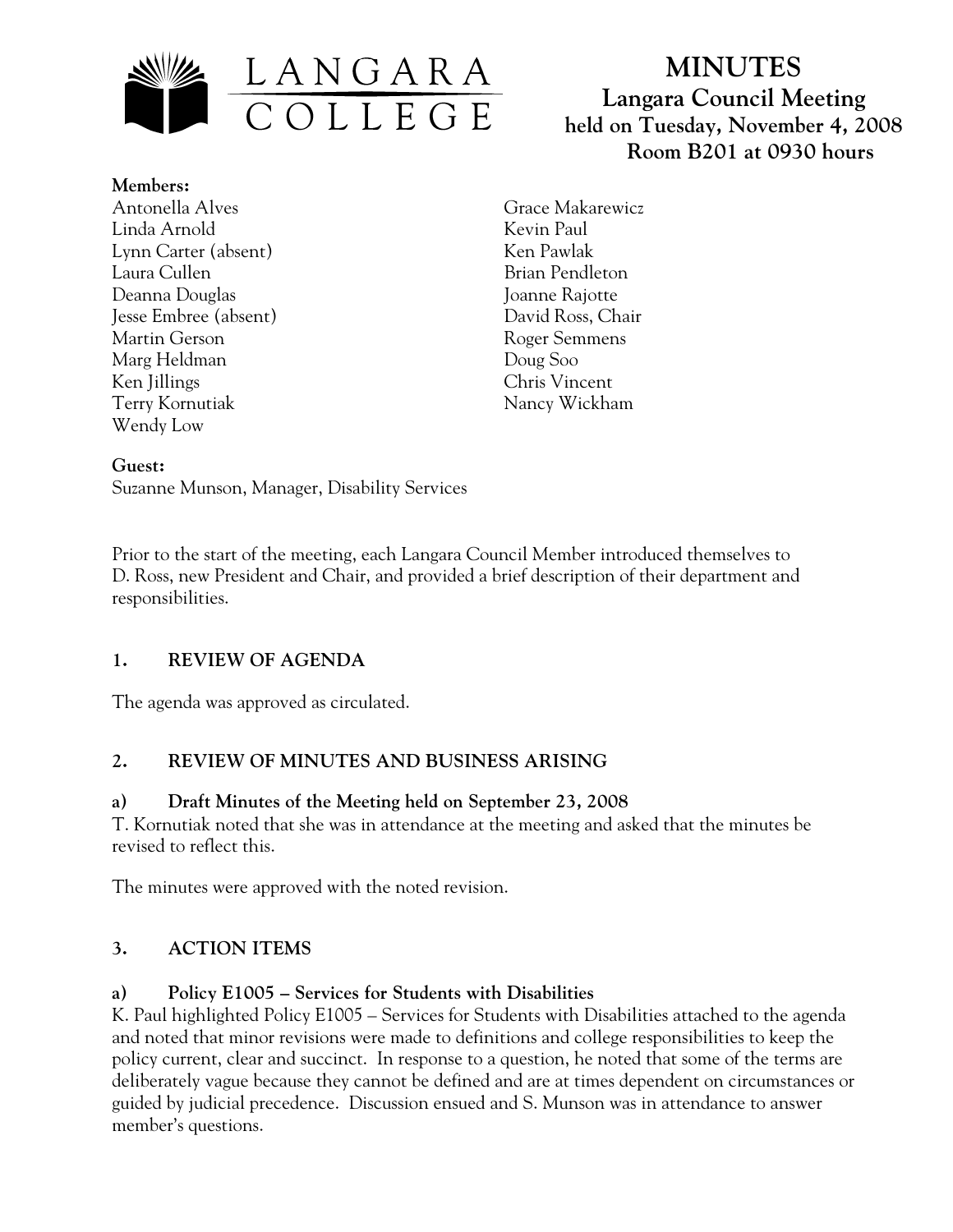It was moved by K. Paul, seconded by L. Cullen

**THAT, Policy E1005 – Services for Students with Disabilities be approved with the noted minor revisions.** 

**Carried** 

# **4. CURRICULUM ITEMS**

## **a) Education Council Meeting held September 16, 2008**

L. Cullen introduced the Summary Report of the Education Council meeting held September 16, 2008 noting that Education Council approved a new Environmental Studies Citation in response to the growing interest in environmental issues. This program is designed for students who have completed a number of courses relating to environmental issues while pursuing a diploma, associate degree, or degree in another subject area.

L. Cullen noted that the Ministry of Education has proposed a course "English 12 First Peoples" as an alternative to English 12 for college entry. While the curriculum and delivery are different from the standard English 12, the learning outcomes are equal, and the course has been approved by the English Department.

L. Cullen advised that at the request of College Board Chair, D. Chiang, a copy of the Government Letter of Expectations was circulated to Education Council for their information.

# **b) Education Council Meeting held October 14, 2008**

L. Cullen introduced the Summary Report of the Education Council meeting held October 14, 2008 noting that Education Council approved two new Sociology courses. She further noted that two international business programs will be discontinued, with courses deleted or revised and repositioned in a new, distinct international business concentration within the Bachelor of Business Administration (BBA).

L. Cullen noted that Langara College hosted the Co-Education Council (CoEdCo) meeting on Saturday, October 4, 2008 at which D. Chiang provided the welcome. She noted that there was a preliminary discussion around the new special purpose universities (four were represented at the meeting), their continued representation on CoEdCo and the longer-term impact on CoEdCo. The four institutions held a break-out session after lunch, and when rejoining the group at the end of the day emphasized that they would like to remain part of CoEdCo and are determining how to accomplish this. She further noted that CoEdCo has a very active listserve with diverse backgrounds and an open forum, and would feel the loss if it were to lose those institutions. L. Cullen noted that CoEdCo will try to lobby the Government to change the College and Institute Act to reflect the same power as the University Act.

L. Cullen noted that the reports contained no items with financial implications.

The Education Council reports for September 16, 2008 and October 14, 2008 were received for information.